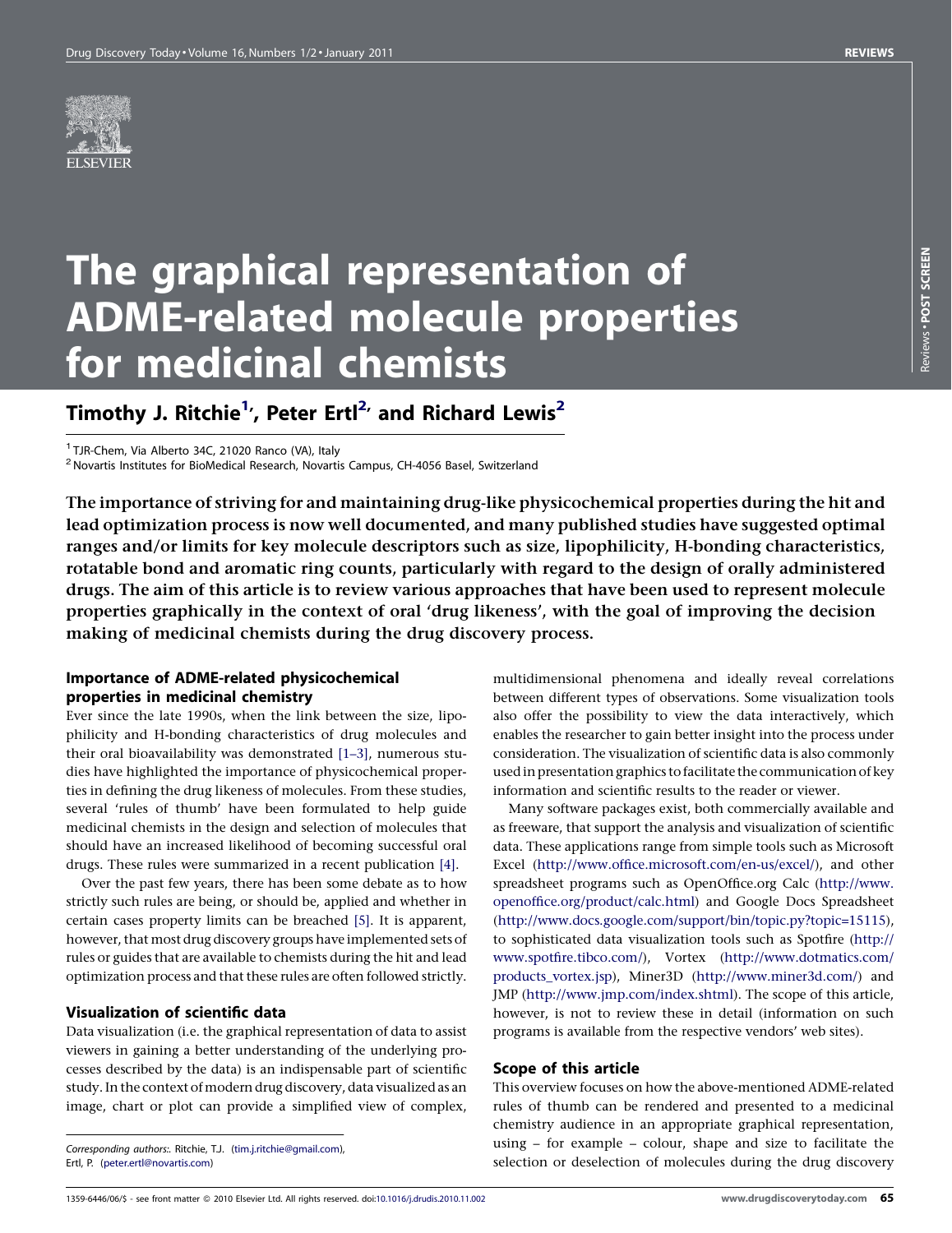| Drug                 | <b>PSA</b> | Mol Wt | logP    | <b>Rotatable bonds</b> |  |
|----------------------|------------|--------|---------|------------------------|--|
| captopril            | 57.6       | 217.3  | $-1.09$ | 3                      |  |
| diprafenone          | 58.6       | 369.5  | 4.62    | 11                     |  |
| flunitrazepam        | 78.5       | 313.3  | 2.14    | 2                      |  |
| fluvoxamine          | 56.9       | 318.3  | 2.53    | 10 <sup>1</sup>        |  |
| moclobemide          | 41.6<br>٠  | 268.7  | 1.69    | 4                      |  |
| nafcillin            | 95.9       | 414.5  | 3.27    | 5                      |  |
| oxprenolol           | 50.7       | 265.4  | 2.07    | 9                      |  |
| terbutaline          | 72.7       | 225.3  | 1.07    | 4                      |  |
| tetrahydrocannabinol | 29.5       | 314.5  | 6.69    | 4                      |  |
| urapidil             | 71.7       | 387.5  | 1.34    |                        |  |
|                      |            |        |         | Drug Discovery Today   |  |

Representative drug property data with examples of simple colour and shape highlighting available in Microsoft Excel 2007: polar surface area (PSA) values as horizontal bars; molecular weight (Mol Wt) with graphical pies and grey-scale shading; log P with green-yellow-red colouring; and rotatable bond count with colouring if value is  $>8$ .

process. In many cases, such visualizations are readily implemented and presented to the chemist via web-based applications.

#### Simple cell highlighting

Human beings have an innate ability to quickly recognize and assimilate shapes, patterns and colours. This ability has been employed for thousands of years, long before the invention of language, written text and computers. It is known, for example, in engineering, that an analogue speedometer can be read much more easily than a digital version.

A simple example of how shape and colour can be employed to highlight aspects of numerical drug data is shown in Fig. 1. Whereas purely numerical data requires careful inspection to identify particular values, the use of shape (bars, pies), shading or colour can help to draw the viewer's attention to, in this case, high or low values.

#### Traffic light colouring

The familiar 'traffic light' colouring of red, amber and green was first introduced on street lights around 1920 and is now universally recognized around the globe. Because of its ubiquitous meaning, it is attractive to use the same colours to label molecule properties to indicate 'bad', 'intermediate' and 'good' values. Such traffic light colouring has been used to assist in the selection of HTS screening hits and subsequent leads, profiling of compound libraries and prioritizing compounds for purchasing [\[6\].](#page-7-0) As well as highlighting suboptimal properties with colour, the individual traffic light values are used to generate an 'Oral PhysChem Score' ([Fig. 2](#page-2-0)) so large numbers of structures can be easily compared. Traffic light colouring has also been used to show the impact of higher molecular weight and/or  $c \log P$  on a range of ADMET parameters [\[7\].](#page-7-0)

#### Specialized plots

Optimization of a lead into a drug requires the simultaneous adjustment of several factors. As a result, mechanisms were invented to display bi-, tri- and multi-variate data in meaningful graphical representations. Although one might consider scatter plots and pie charts to be associated with modern presentation graphics and the computer age, it is interesting to note that these were, in fact, invented in the 19th century [\[8\].](#page-7-0) Several of these more specialized plots that have been found to be useful when

applied to the display of molecule data in the drug discovery context are discussed in the next section.

#### Craig plots

One of the most important early examples of a graphical display of chemical properties was published by Craig in 1971 [\[9\].](#page-7-0) Analyses comparing several substituent constants revealed that the plotting of Hammett sigma and Hansch hydrophobicity pi descriptors produced a non-correlated scatter plot, which could serve as a guide for the synthesis of derivatives designed to cover wide ranges of values for these parameters. Craig plots are still very much in use: interaction with the display, for example, by showing the structures associated with points, enables the user to see into the process and hand select bioisosteric alternatives on a rational basis [\[10\]](#page-7-0) ([Fig. 3](#page-2-0)).

#### Flower plots

An early example of a graphical display of multiple molecular properties was published by Martin et al. [\[11\]](#page-7-0) in 1995. In this case, 'flower plots' ([Fig. 4](#page-3-0)) were generated to compare the molecular diversity of N-substituted glycine libraries with respect to 16 molecule properties, including lipophilicity, shape and branching, and chemical functionality. In essence, flower plots are bar graphs in which the x-axis has been wrapped in a circle. This enables the viewer to make rapid comparisons between objects. A modern interpretation of this radial plot approach has been implemented at Johnson & Johnson,where 'piebarcharts'areused to display selectivitydata for compounds screened through a panel of biological target assays [\[12\]](#page-7-0).

#### Egg plots

Using literature data on well-absorbed and poorly absorbed drugs, Egan et al. [\[13\]](#page-7-0) created a general computational model for human passive intestinal absorption. This was graphically displayed as a bi-plot using calculated log  $P$  and polar surface area (PSA) as the  $y$ and x-axes, respectively, overlaid with an ellipse (or egg) representing the property space occupied by the majority of well-absorbed compounds ([Fig. 5\)](#page-3-0). This provides a simple visual cue for profiling new compounds in terms of their potential to be orally absorbed. The direction of movement towards or away from the 'egg' can be used to guide the design of improved analogues. It also reminds the user about the probabilistic nature of the data, with the lighter oval on the periphery capturing 95% of the data.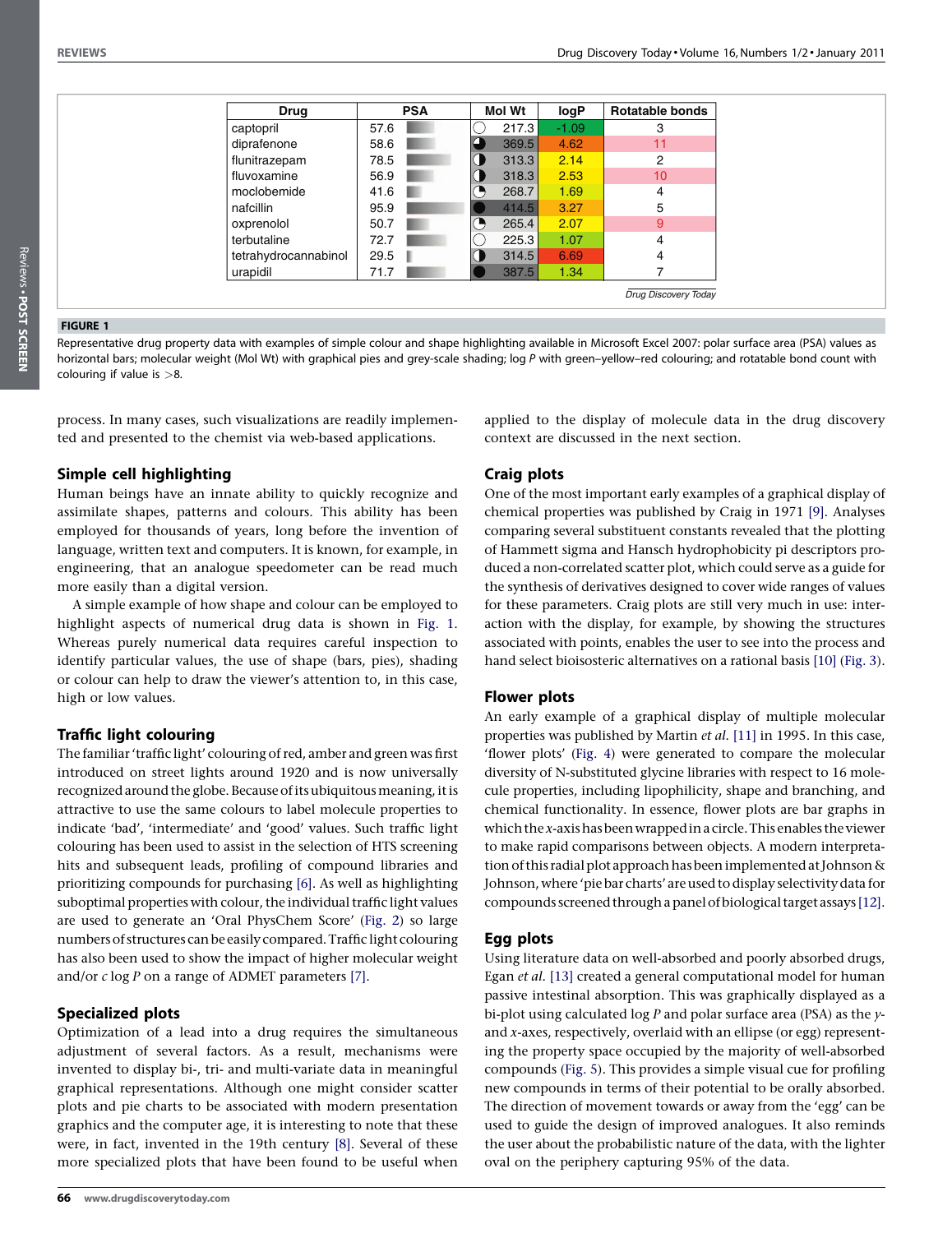<span id="page-2-0"></span>

|                                  | <b>TL Value</b>                  | TL.<br>Solubility<br>[mg $L^{-1}$ ] | <b>TL</b><br><b>CLOGP</b> | TL.<br><b>Mwcorr</b>       | TL.<br><b>PSA</b><br>$[\mathring{\mathsf{A}}^2]$ | <b>TL</b><br>Rot<br><b>Bonds</b> |  |  |  |
|----------------------------------|----------------------------------|-------------------------------------|---------------------------|----------------------------|--------------------------------------------------|----------------------------------|--|--|--|
|                                  | $\pmb{0}$                        | $\geq 50$                           | $\leq$ 3                  | ≤400                       | $≤120$                                           | $\leq 7$                         |  |  |  |
|                                  | $\overline{1}$                   | $10 - 50$                           | $3 - 5$                   | 400-500                    | 120-140                                          | $8 - 10$                         |  |  |  |
|                                  | $\overline{2}$                   | <10                                 | $>5$                      | $>500$                     | $>140$                                           | $\geq 11$                        |  |  |  |
|                                  |                                  |                                     |                           |                            |                                                  |                                  |  |  |  |
| <b>Structure</b>                 | Oral<br>PhysChem<br><b>Score</b> | TL.<br>Solubility<br>[mg $L^{-1}$ ] | TL.<br><b>CLOGP</b>       | <b>TL</b><br><b>MWcorr</b> | TL.<br><b>PSA</b><br>$[\AA^2]$                   | <b>TL</b><br>Rot<br><b>Bonds</b> |  |  |  |
| $\overline{C}$<br>N <sub>2</sub> | $\overline{\mathbf{4}}$          | <10                                 | 5.1                       | 332.4                      | 67.4                                             | $\overline{5}$                   |  |  |  |
| S<br>s'<br>്റ<br>۰N              | $\overline{\mathbf{2}}$          | $10 - 50$                           | 2.6                       | 407.7                      | 61.9                                             | $\overline{5}$                   |  |  |  |
|                                  | <b>Drug Discovery Today</b>      |                                     |                           |                            |                                                  |                                  |  |  |  |

In silico ADME traffic light (TL) colouring for several ADME-related properties [\[6\]](#page-7-0). The TL values for the five properties are summed to generate an overall 'Oral PhysChem Score'. Copyright Wiley-VCH Verlag GmbH & Co. KGaA. Reproduced with permission. Abbreviations: CLOGP, logarithm of the calculated partition coefficient; MWcorr, corrected molecular weight; PSA, polar surface area; Rot bonds, number of rotatable bonds.



#### FIGURE 3

A web-based Craig plot implemented at Novartis enables interactive exploration of substituent property space with respect to hydrophobicity and electronic properties.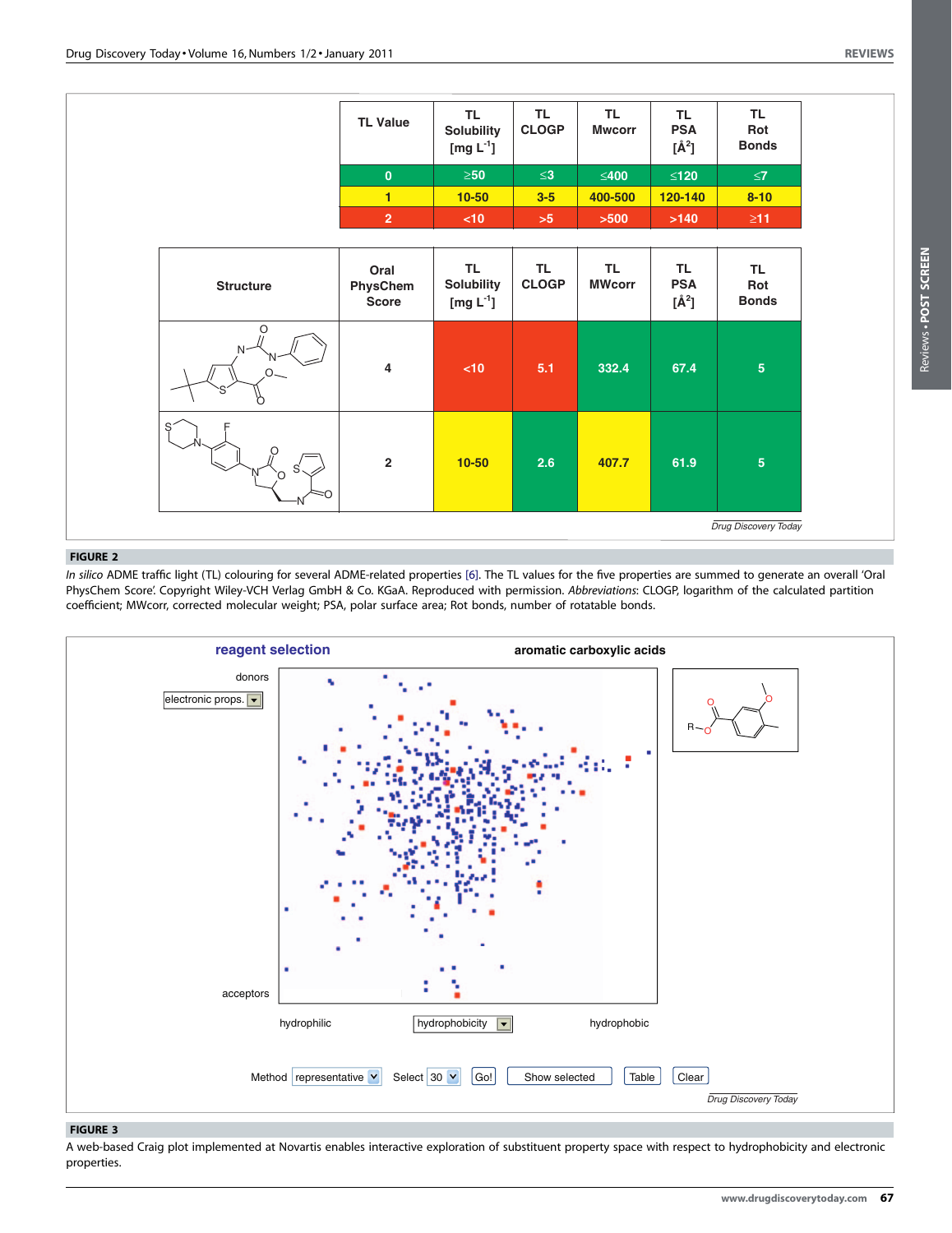<span id="page-3-0"></span>

Flower plots showing 16 different side chain properties to display diversity within N-substituted glycine-based combinatorial libraries.Adapted, with permission, from Ref. [\[11\]](#page-7-0). Copyright 1995 American Chemical Society.

# Oral bioavailability graphs

Another graphical  $x-y$  plot to assist in the estimation of oral bioavailability (%F) was published by Mandagere et al. [\[14\].](#page-7-0) In this case, metabolic stability and Caco-2 cell permeability data were plotted and areas of the graph defined to indicate low, medium or high probability of achieving oral bioavailability (Fig. 6). This model, which was validated with reference drugs, proved useful in the estimation of the bioavailability of compounds in several species based on their position on the map.

#### Golden Triangle

The Golden Triangle [\[15\]](#page-7-0) is a visualization tool to help the simultaneous optimization of absorption and clearance of drugs. When plotting molecular weight versus distribution coefficient at pH 7.4 ( $log D 7.4$ ) for a series of molecules, it is apparent that compounds with good permeability and low clearance are concentrated within a triangular shaped area, called the Golden Triangle (Fig. 7). The



#### FIGURE 5

The green ellipse in the egg plot denotes a bioavailable region of property space with respect to log P and PSA; molecules outside this area might have bioavailability problems. Adapted, with permission, from Ref. [\[13\].](#page-7-0) Copyright 2000 American Chemical Society. Abbreviations: log P, logarithm of the calculated partition coefficient; PSA, polar surface area.



# FIGURE 6

Graphical model to estimate oral bioavailability (F) using metabolic stability and cell permeability data. Adapted, with permission from, Ref. [\[14\].](#page-7-0) Copyright 2002 American Chemical Society. Abbreviations: Papp, apparent permeability coefficient;  $t_{1/2}$ , half-life.



#### FIGURE 7

Set of project molecules with their log D and MW values. Molecules with good permeability (blue circles) are located in the Golden Triangle. Adapted from Ref. [\[15\]](#page-7-0), with permission from Elsevier. Abbreviations: MW, molecular weight; log D 7.4, logarithm of the distribution coefficient at pH 7.4.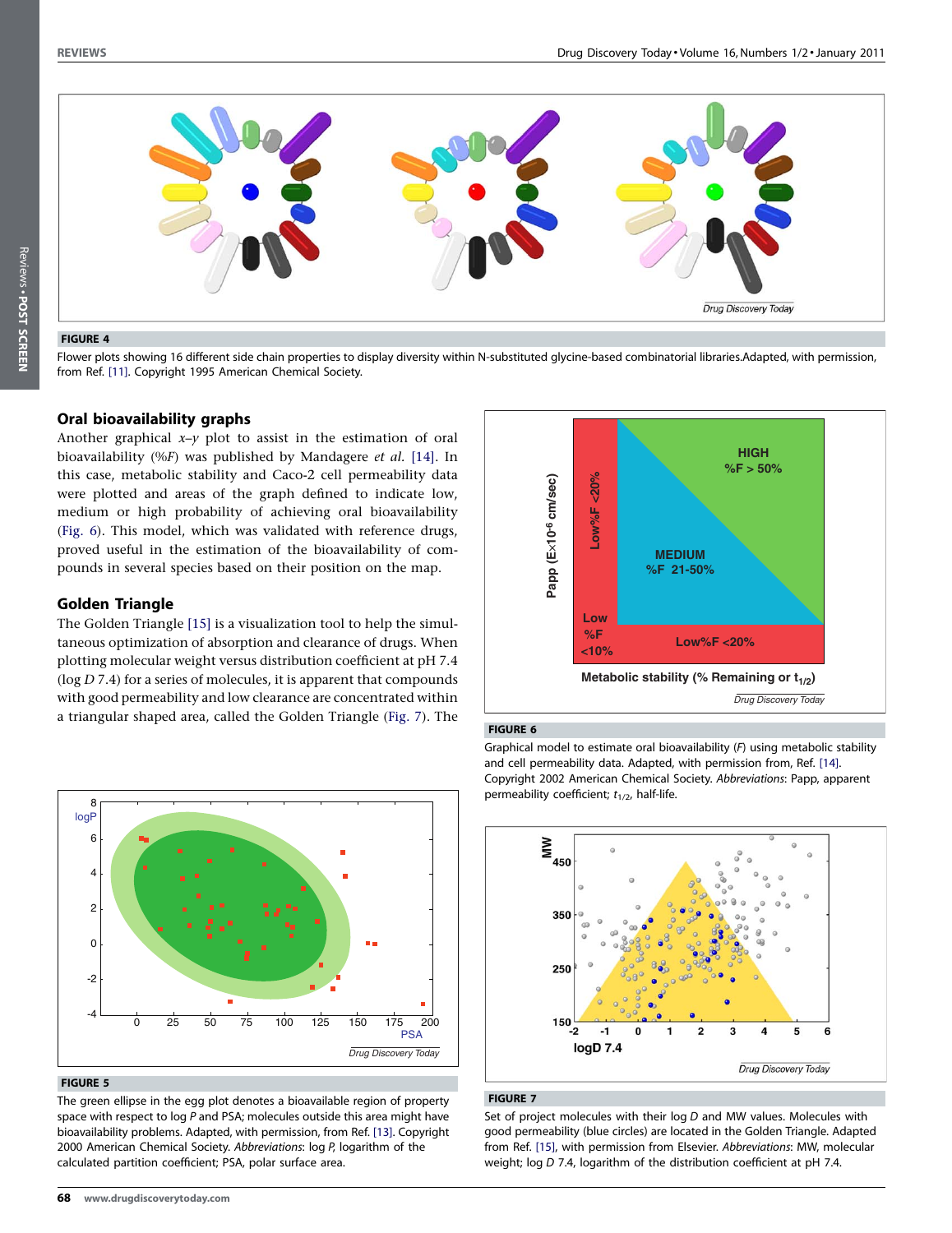authors suggest using this simple visualization tool to guide the design of new molecules towards drug-like space.

#### Face diagrams

An unusual way to visualize multiple molecular properties is to associate numerical property values with various facial features – such as the size of the nose or eyes, eye slant, or mouth curve – and display them as facial diagrams (so-called 'Chernoff faces'). This method is based on the ability of a human brain to readily recognize and compare human faces. A computer program, FACES, has been described [\[16\]](#page-7-0) to display 11 physicochemical properties for a set of molecules encoded into such face diagrams. With proper encoding, this approach could even offer the possibility of representing molecules with bad ADME properties as sad faces and molecules with good properties as happy faces.

# **SARANEA**

Lounkine  $et al.$  [\[17\]](#page-7-0) recently presented an interesting approach for interactive visualization of structure–activity, structure–property and structure–selectivity relationships. The method integrates various SAR and structure–selectivity relationship analysis functions and uses a network-like similarity graph data structure for visualization. The authors named the program SARANEA, which combines 'SAR' and 'ARANEAE', the scientific designation of the order of spiders, because the resulting molecular networks resemble spider webs. The tool enables the systematic detection of activity and selectivity cliffs. The SARANEA Java Program is freely available for download.

# Time series plots

In the drug discovery process, one often needs to analyse changes of ADME properties as a function of time (so-called 'time series'). Typical examples are the improvement of bioavailability, potency and so on over the course of a drug development project or the examination of general trends in properties of drugs depending on their year of launch [\[18\].](#page-7-0) The classical way to do such an analysis is simply to use one of the axes of an  $x/y$  plot as a time axis. Interactive computer graphics, however, offer more sophisticated ways to visualize time series. A nice example is the free Motion Chart tool from Google ([http://www.code.google.com/apis/](http://code.google.com/apis/visualization/documentation/gallery/motionchart.html) [visualization/documentation/gallery/motionchart.html\)](http://code.google.com/apis/visualization/documentation/gallery/motionchart.html), which enables the exploration of several indicators over time. Currently, this type of tool is used mostly in economics and finance (e.g. to explore the development of share prices or sales), but interactive time series graphs also offer promising opportunities in supporting drug discovery projects. An example of such a visualization is shown in Fig. 8, a screenshot of an interactive graph that enables exploration of changes in  $log P$ , PSA and molecular weight for a series of molecules active on different targets depending on the year of publication. A slider at the bottom of the graph allows the



#### FIGURE 8

A screenshot of an interactive Motion Chart, which allows changes in important molecular properties depending on the target and publication year. Abbreviations: TPSA, topological polar surface area;  $log P$ , logarithm of the partition coefficient; Mol Wt, molecular weight.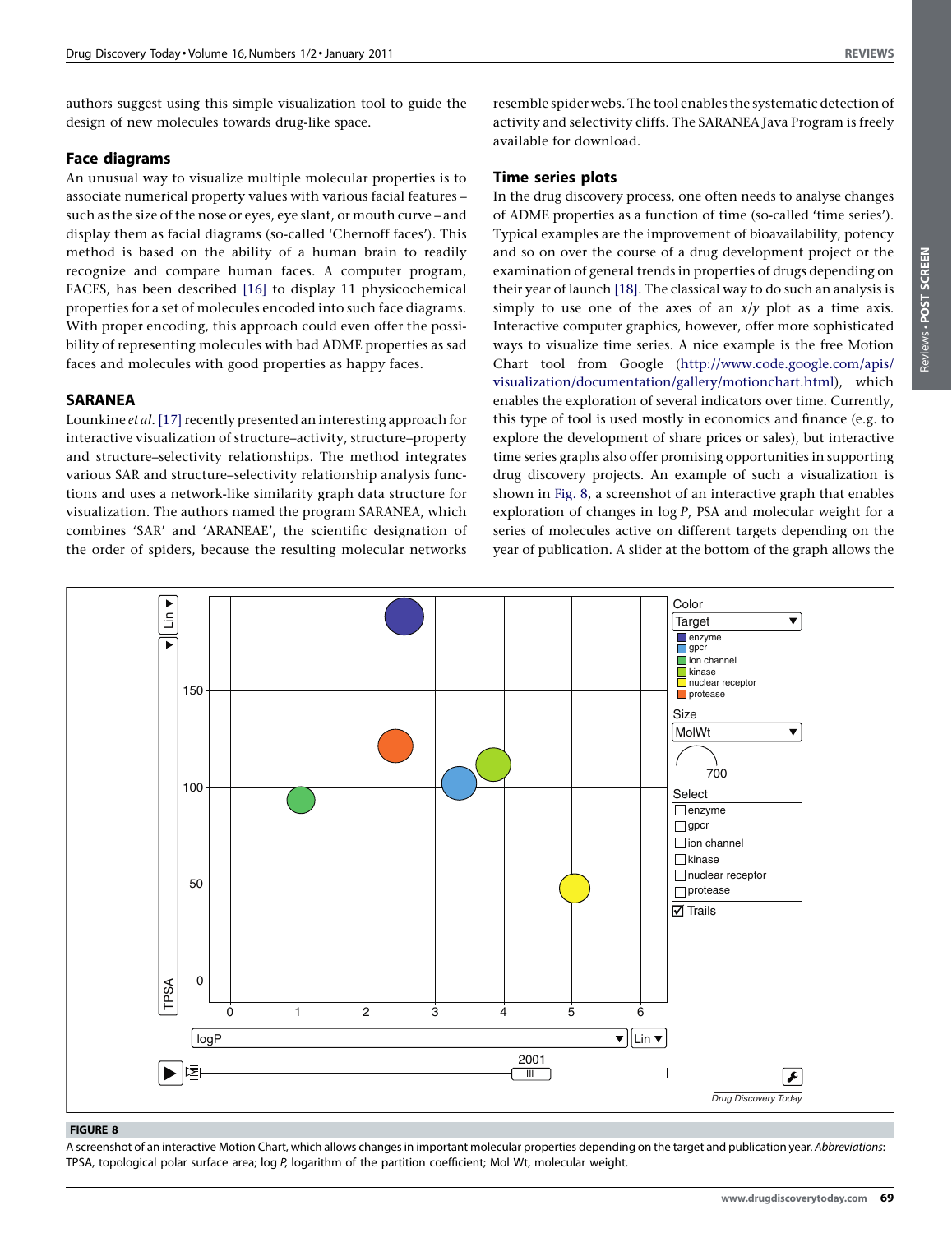

Reviews - POST SCREEN

Radar plots of molecule properties. The green area represents 'good' property space for oral bioavailability, and the blue pentagon represents values of the five calculated properties for the molecule(s) in question. (a) The profile for an average oral drug. (b) The profile for a sub-optimal lipophilic molecule. (c) The average properties of compounds in the early-stage Novartis development pipeline during the mid-2000s. (d) The average properties of compounds in the late-stage Novartis development pipeline during the mid-2000s. Abbreviations: log P, logarithm of the calculated partition coefficient; Mol Wt, molecular weight; PSA, polar surface area; WS, water solubility score; nrotb, number of rotatable bonds.

view to be changed according to the publication year. Of course, this type of interactive chart should be manipulated in a 'live' environment, either as a web page or as a locally installed standalone program. More and more scientific journals – such as the Journal of Cheminformatics [\(http://www.jcheminf.com](http://www.jcheminf.com/)), the Journal of Molecular Modeling [\(http://www.springerlink.com/content/](http://www.springerlink.com/content/1610-2940/) [1610-2940/\)](http://www.springerlink.com/content/1610-2940/) and the Internet Journal of Chemistry ([http://](http://www.hackberry.trinity.edu/IJC/) [www.hackberry.trinity.edu/IJC/\)](http://www.hackberry.trinity.edu/IJC/) now offer the possibility of including interactive tools as supporting information, to better illustrate the trends in data.

#### Bioavailability radar plots

Another useful mechanism to display the calculated phys-chem data of molecules in the context of oral drug-like property space is the 'radar' plot (sometimes called a 'spider' or 'cobweb' plot), available in various statistics software programs, including MS Excel software, and in more recent versions of Spotfire Decision Site.

Figure 9a–d show typical radar plots that can be generated in this way using five molecular descriptors: calculated log P, molecular weight, PSA [\[19\]](#page-7-0), number of rotatable bonds and an aqueous solubility score. The green area of the plot defines the 'oral drug-like' limits for the five properties, which are within the ranges of  $log P - 0.7-5.0$ ; molecular weight 150-500; PSA 20-130; number of rotatable bonds 0–9; water solubility score 1–3 (1, highest solubility; 5, lowest solubility). The calculated values for the compound(s) being analysed are displayed as a blue pentagon, which should lie within the green area. Although the initial radar plots were generated as Excel charts, a Java-based web version was quickly implemented to take advantage of the online physicochemical property calculation tools available at Novartis [\[20,21\]](#page-7-0).

Figure 9a shows a typical radar plot for an oral drug-like molecule (i.e. the blue pentagon lies well within the green area). This type of profile is also obtained by taking the average property values from marketed oral drug data sets (such as reported by Vieth [\[22\]](#page-7-0)) or from other collections such as the Comprehensive Medicinal Chemistry database from Symyx ([http://www.symyx.com/](http://www.symyx.com/products/knowledge/medicinal_chem/index_print.jsp) [products/knowledge/medicinal\\_chem/index\\_print.jsp\)](http://www.symyx.com/products/knowledge/medicinal_chem/index_print.jsp). By contrast, Fig. 9b is the profile obtained from a higher molecular weight, lipophilic molecule, which has exceeded the  $log P$  limit and is flagged as such in red.

Figure 9c and d describe the average properties of compounds in the Novartis early- and late-stage development pipeline, respectively, from the mid-2000s. As suggested by Wenlock [\[23\],](#page-7-0) development candidates with molecular weights and  $log P$  values higher than those of marketed oral drugs tend not to survive to later clinical stages. The radar plots confirm that compounds that have reached phase II and beyond (Fig. 9d) do seem to have a profile that is closer to that of marketed oral drugs (Fig. 9a), when compared to compounds in phase I and preclinical phases (Fig. 9c).

The radar plot concept can also be used to profile other sets of compounds, such as combinatorial libraries. Figure 10a and b show two Novartis libraries of 3000 compounds each. In this case, the standard deviation from the mean of the properties is indicated by a dotted line, either side of the average values. This gives some measure of diversity in the libraries with respect to the five properties. The 'bad' library (Fig. 10b) was prepared several years ago, when it was very common for pharmaceutical companies to generate high molecular weight, lipophilic combinatorial libraries, before the impact of molecular properties on drug likeness was fully realized. The 'good' plot (Fig. 10a) is an example of a more recent library, which does not exceed the parameter limits and seems more diverse in terms of the standard deviation. Using this approach, virtual libraries or vendor collections of any size can be evaluated.



#### FIGURE 10

Radar plots of two 3000-member Novartis combichem libraries. The blue pentagon represents the mean of the five calculated properties for the data set. The dotted lines define the standard deviation in property values. (a) Is a more recent library with better oral drug properties. Abbreviations: log P, logarithm of the calculated partition coefficient; Mol Wt, molecular weight; PSA, polar surface area; WS, water solubility score; nrotb, number of rotatable bonds.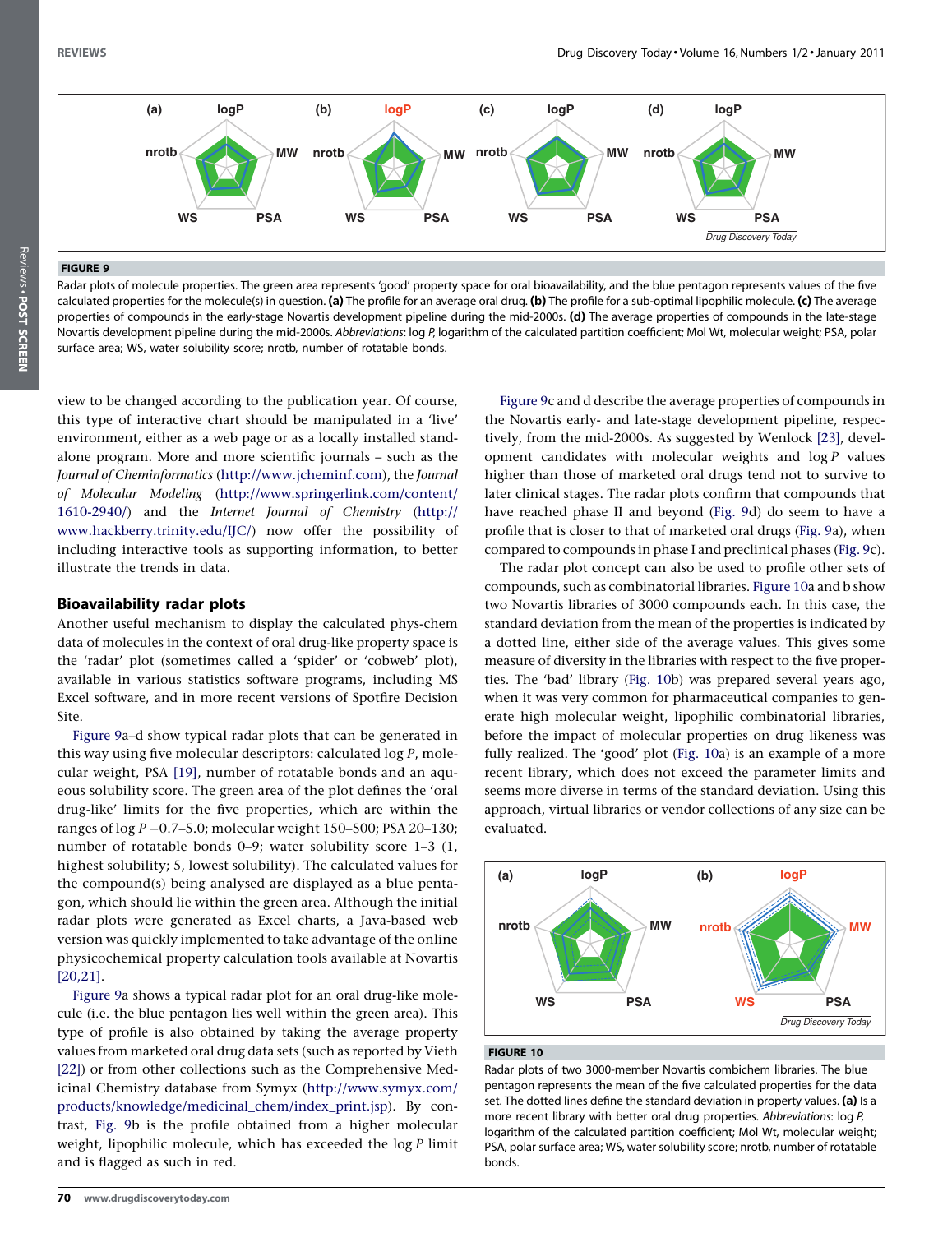The examples above describe sets of 'real' compounds, but the radar plot can be equally useful in the design of new drug molecules. Thus radar plots generated from single virtual molecules or sets of molecules have been used by medicinal chemists in Novartis to assist the design process by answering questions such as 'Does this compound possess an oral drug profile, and if not, which properties are sub-optimal?', 'What effect does this new substituent have on the overall radar plot?', 'How does this scaffold change effect the lipophilicity and water solubility?', and so on. Implementation of the bioavailability plots within the Novartis 'In Silico Profiling' web tool [\[20\]](#page-7-0) enables easy generation of the plots together with calculation of several important molecular physicochemical properties and drug transport characteristics. In this way, chemists can compare compounds within series and link complex SAR with a graphical view of bioavailability to aid in the design of better compounds.

Although this implementation of the radar plot uses five particular parameters, there is no reason why other combinations of physicochemical properties cannot be used if they are deemed relevant for oral drug likeness; for example, c log D could replace  $c \log P$  or H-bond donor and acceptor counts could be used instead of PSA (see Fig. 11). One must be aware, however, of properties that describe the same thing: a plot using both PSA and H-bond donors and/or acceptors would make no sense because these are strongly correlated.

Furthermore, other calculated ADME parameters such as Caco-2 permeability or metabolic stability could be used if sufficiently robust algorithms are available to do this. One could also consider selecting more stringent limits for the physicochemical properties to generate a 'lead-like' radar plot or a plot directed towards identifying compounds that have the ability to cross the blood–brain barrier.

The decision to use five parameters in the plot (rather than any other number) was a pragmatic one so that a reasonable amount of information could be presented and still be assimilated easily. One could, of course, generate a rule-of-five radar plot, with four axes (c log P, molecular weight, H-bond donors and H-bond acceptors), using the appropriate limits for each [\[3\]](#page-7-0).

A modified version of the Novartis radar plot above has been implemented at GlaxoSmithKline and is deployed on the web via the Molecular Operating Environment web application environment [\(http://www.chemcomp.com/software-med.htm\)](http://www.chemcomp.com/software-med.htm) and as a custom visualization prototype in Tibco Spotfire. In this manifestation of the radar plot, the five descriptors used are molecular weight, aromatic ring count (shown recently to be important for developability  $[24]$ ), calculated  $\log P$ , and the Lipinski H-bond acceptor and donor counts. There is also an additional 'borderline' range of property values (coloured yellow) to indicate that the properties are approaching 'bad' property space, and the calculated descriptor values are included in the plot labels (Fig. 11).

#### Molecule 'healthiness' using a traffic light pie chart

Traffic light-based nutritional labelling of foods has been implemented recently by supermarkets and other food suppliers to provide at-a-glance information to enable the selection of healthier food options if desired. An example is shown in Fig. 12 (left chart), indicating whether there are high (red), medium (amber) or low (green) levels of fat, sugar, salt and calories in the food. The



#### FIGURE 11

A radar plot of calculated physicochemical descriptors as implemented at GlaxoSmithKline. A yellow borderline range between the green acceptable region and unacceptable property space is included in this case. Abbreviations: Mol Wt, molecular weight; AromR, aromatic ring count; S log P, logarithm of the calculated partition coefficient; NHs + OHs, number of hydrogen bond donors; Ns + Os, number of hydrogen bond acceptors.

adjacent figure shows how this approach can be applied to molecules to indicate their 'health' in terms of important physicochemical properties.

### Caveats when using graphical depictions and classification schemes

In essence, the graphical representations described above strive to display multidimensional ADME-related data in a simple, readily assimilated way and help guide decision making in the drug discovery process. The desire for simplicity and clarity inevitably hides some of the shortcomings of the underlying calculations and assumptions, however, which must be borne in mind.

For example, classification schemes tend to deal in hard cut-offs (e.g. molecular weight  $\leq$  500). A compound with a molecular weight of 501 fails, as does a compound with a weight of 900, but clearly the former is much more likely to be amenable to structural modification to improve the situation. Thus some measure of flexibility around cut-offs (such as borderline ranges) can be more illustrative. In addition, calculations of some physicochemical properties such as  $\log P$ ,  $\log D$  and aqueous solubility have inherent errors associated with them. An area for development would be the inclusion of some estimation of error and confidence in the displayed results.



#### FIGURE 12

Food labelling to indicate nutritional content used on supermarket products (left) together with an analogous chart applied to molecule properties with traffic light colouring (right). Abbreviations: Mol Wt, molecular weight; c log P, logarithm of the calculated partition coefficient; Ar rings, aromatic ring count; HBDs, number of hydrogen bond donors; HBAs, number of hydrogen bond acceptors.